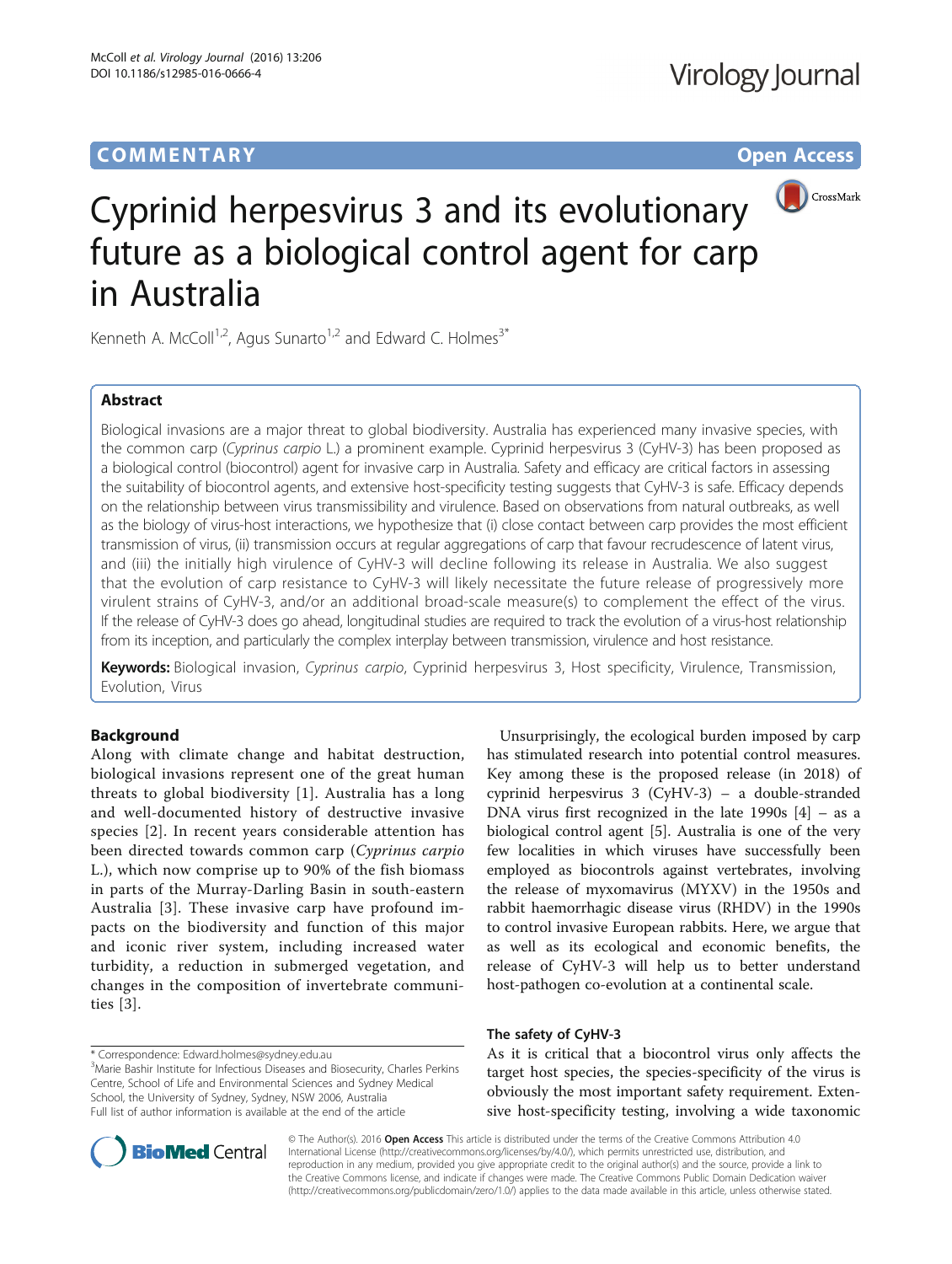range of animals, has been conducted for CyHV-3. Crucially, there is no evidence that CyHV-3 causes clinical, or histological, signs of disease in any non-target species (McColl et al. accepted). Nor is there evidence that the virus even replicates in any of the 14 species of fish, two species each of amphibians and reptiles, and single species of bird, mammal and invertebrate tested [\[6](#page-2-0)]. Importantly, representatives of the native Australian taxon most closelyrelated to common carp (order Siluriformes: salmon catfish, Neoarius graeffei; eel-tailed catfish, Tandanus tandanus; [[7](#page-2-0)]) were among those fish analysed. The absence of replication in novel hosts, including the closely related native species, seemingly precludes any transient 'spill-over' or sustained cross-species transmission [\[8\]](#page-2-0) occurring with CyHV-3. Interestingly, although cross-species transmission is central to disease emergence [\[9](#page-2-0)], host-jumping to species other than lagomorphs has not occurred with either MYXV or RHDV [\[10](#page-2-0)], suggesting that there are important constraints to this process [\[11](#page-2-0)].

#### Evolution of virulence in CyHV-3

Biocontrol viruses need to be both readily transmissible and highly virulent, requirements that are complicated by a possible evolutionary trade-off between these two variables [\[12](#page-2-0)]. It is therefore important to ask how might these traits evolve in the case of CyHV-3? Although predictions in this area are inherently difficult with, for example, different levels of virulence seemingly favoured in MYXV and RHDV [\[10](#page-2-0)], we hypothesise that close contact between carp is required for efficient transmission of the virus and that this has a number of implications for transmissibility and virulence. The importance of close contact is supported by a number of observations: (i) skin is the major portal of viral entry in carp [[13\]](#page-2-0), and both physiological and immunological changes in the skin and surface mucus following infection suggest that skin is also the major site of virus shedding [[14\]](#page-2-0); (ii) CyHV-3 only survives for about three days outside the host [\[15\]](#page-2-0); (iii) virus is excreted at low titre and for long periods before the development of clinical disease [[16](#page-2-0)]; (iv) carp are highly sensitive to CyHV-3 infection implying that even transient direct host-to-host contact may allow transmission [\[17\]](#page-2-0); and, (v) CyHV-3 likely results in latent infections in survivors [\[18\]](#page-2-0), thereby allowing repeated opportunities for virus excretion in the face of stress [\[19\]](#page-2-0). Together, these observations are consistent with a virus-host relationship that has evolved to facilitate maximum transmissibility during periods of carp aggregation (such as breeding) when fish are also likely stressed and immunosuppressed [\[20\]](#page-2-0). These observations then raise a key question: is the transmissibility of CyHV-3 optimized by the evolution of low virulence strains of virus that induce latency in fish? This would enable efficient transmission at those regular periods in the life-cycle

when aggregations of infected and uninfected stressed fish lead to recrudescence of latent virus. If true, then it also seems reasonable to predict that the initial high virulence of this virus in C. carpio in Australia will gradually decline, mirroring what has happened with MYXV [\[21\]](#page-2-0), although selection pressures may change as the density of carp declines.

#### The evolution of host resistance

Biocontrol viruses will very likely select for the evolution of host resistance, which has been demonstrated in both MYXV and RHDV [[10](#page-2-0)]. It is therefore straightforward to predict that this will also occur following the release of CyHV-3, although what host and viral gene changes will be involved, over what time-scale they will occur, and how mounting resistance will impact virulence evolution are currently impossible to determine. Nevertheless, the inevitability of resistance has already led to the realization that the successful control of carp in Australia will likely require not only the release of successive generations of CyHV-3, each progressively more virulent than its predecessor, but also an additional broad-scale measure to complement the effect of CyHV-3 (for example, 'daughterless' carp technology; [\[22\]](#page-2-0)).

It is also theoretically possible that the use of an imperfectly immunizing vaccine will lead to the evolution of progressively more virulent CyHV-3 strains. A modified-live vaccine has been employed in intensive carp aquaculture for about a decade in some countries [\[23\]](#page-2-0). An interesting comparison here is with Marek's disease virus (MDV), a herpesvirus that is important in the poultry industry. In the 1950s and 1960s, the appearance of virulent MDV strains forced the introduction of Marek's disease vaccines in 1970 [[24](#page-2-0)]. However, 'very virulent' MDV began to appear within ten years, necessitating a next-generation vaccine, followed, in about the same time-frame, by the appearance of 'very virulent plus' MDV. The latter resulted in the more widespread use of the CVI988 (Rispens) vaccine that had been in commercial use in the Netherlands since the early 1970s (KA Schat, pers comm). Although this evolutionary trajectory again depends on the exact relationship between virulence and transmissibility [[25](#page-2-0)], if such a similar stepwise selective process does occur in CyHV-3 it may potentially generate highly virulent strains that could be utilized as the next generation of biocontrol viruses.

## Conclusions

To use CyHV-3 as a biocontrol virus for carp in Australia it is critically important to determine the relationship between virulence and transmissibility. Although there are no published mortality figures for the years following a natural outbreak of CyHV-3, observations in wild and farmed populations of carp where CyHV-3 is endemic suggest that, following an initial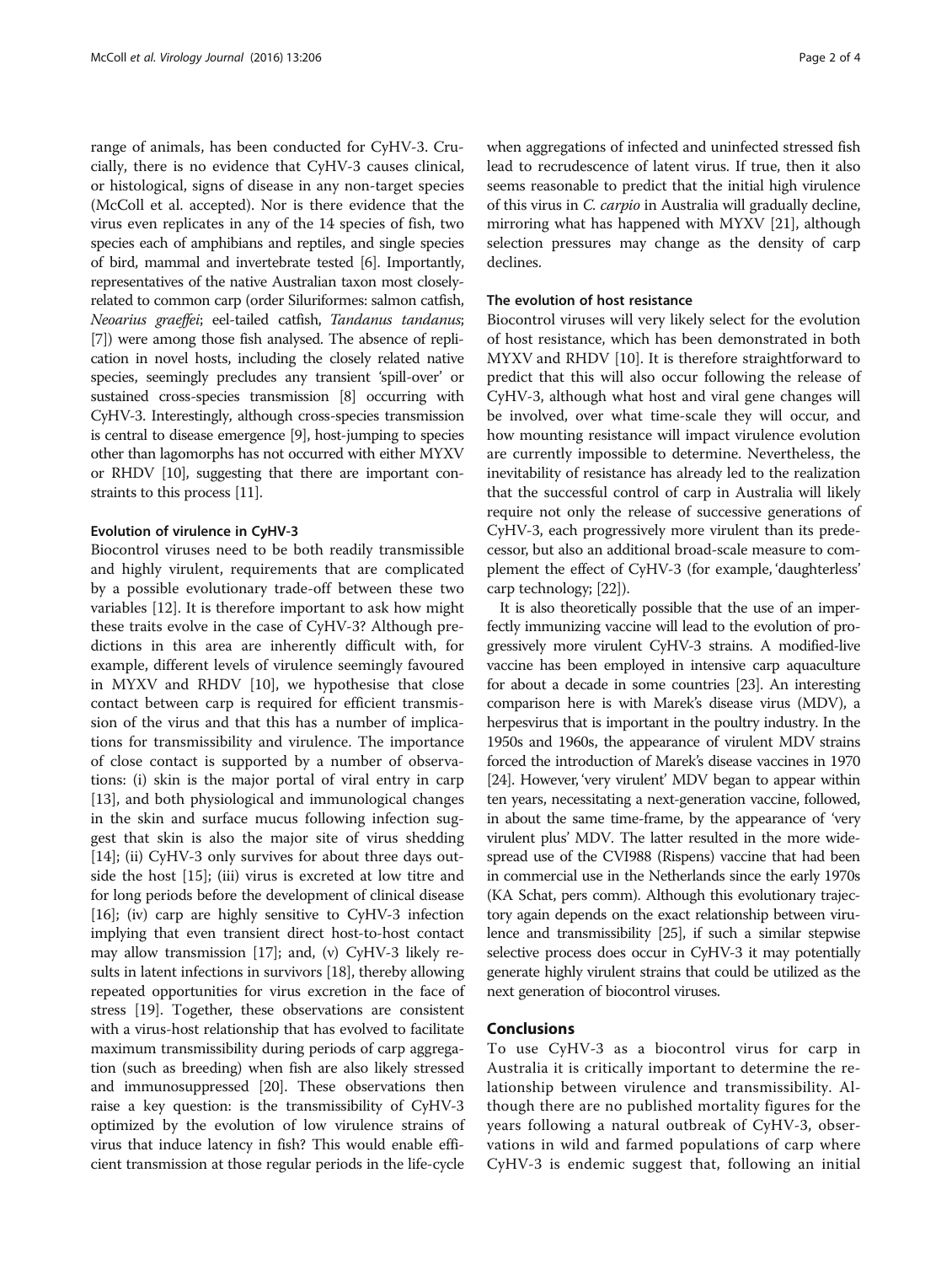<span id="page-2-0"></span>high mortality, there is a rapid trend toward lower mortalities [26–[28](#page-3-0)]. Although this suggests that the transmissibility of CyHV-3 is favoured by the evolution of low virulence strains, which may also occur after the release of CyHV-3 as biocontrol agent, this relationship could be affected by mounting host resistance and differences in carp population density of wild carp compared with farmed carp. High density aggregations of wild carp are likely to continue (for example, at breeding sites) even in the face of an overall decline in carp population density in the environment at large.

Whatever the nature of the relationship between transmissibility and virulence, the release of CyHV-3 undoubtedly represents a unique and exciting natural experiment that will provide the first opportunity to track, in real time, the co-evolution of both the biocontrol virus and the targeted host. Such a study could lead to major fundamental advances in our understanding of both pathogen evolution and the biological control of invasive pest species.

#### Abbreviations

Biocontrol: Biological control; CyHV-3: Cyprinid herpesvirus 3; MDV: Marek's disease virus

#### Acknowledgements

We wish to thank Professor Emeritus KA Schat (Cornell University, Ithaca, NY) for his expert comments on MDV.

#### Funding

The research underpinning this report has been funded, in part, by the Invasive Animals Co-operative Research Centre, Australia. The funding body played no role in the design of the studies, analysis and interpretation of data, or writing of this manuscript.

#### Availability of data and materials

Not applicable.

#### Authors' contributions

KM and ECH wrote the manuscript, with assistance from AS. All authors read and approved the final manuscript.

#### Competing interests

The authors declare that they have no competing interests.

#### Consent for publication

Not applicable.

#### Ethics approval

For animals used in this work, all housing, environmental requirements and experimental protocols complied with the CSIRO-Australian Animal Health Laboratory Animal Ethics Committee regulations.

#### Author details

<sup>1</sup>CSIRO-Australian Animal Health Laboratory, Geelong, VIC 3220, Australia. <sup>2</sup>CSIRO Health and Biosecurity, Geelong, VIC 3220, Australia. <sup>3</sup>Marie Bashir Institute for Infectious Diseases and Biosecurity, Charles Perkins Centre, School of Life and Environmental Sciences and Sydney Medical School, the University of Sydney, Sydney, NSW 2006, Australia.

#### Received: 9 August 2016 Accepted: 2 December 2016 Published online: 08 December 2016

#### References

- 1. Simberloff D. Invasive species. What everyone needs to know. New York: Oxford University Press; 2013.
- 2. Bomford M, Hart Q. Non-indigenous vertebrates in Australia. In: Pimental D, editor. Biological invasions: economic and environmental cost of alien plant, animal and microbe species. London: CRC Press; 2002. p. 25–44.
- 3. Koehn JD. Carp (Cyprinus carpio) as a powerful invader in Australian waterways. Freshwater Biol. 2004;49:882–94.
- 4. Hedrick RP, Gilad O, Yun S, Spangenberg JV, Marty GD, Nordhausen RW, Kebus MJ, Bercovier H, Eldar A. A herpesvirus associated with mass mortality of juvenile and adult koi, a strain of common carp. J Aquat Anim Health. 2000;12:44–57.
- 5. McColl KA, Cooke BD, Sunarto A. Viral biocontrol of invasive vertebrates: lessons from the past applied to cyprinid herpesvirus 3 and carp (Cyprinus carpio) control in Australia. Biol Control. 2014;72:109–17.
- 6. Yuasa K, Sano M, Oseko N. Goldfish is not a susceptible host of koi herpesvirus (KHV) disease. Fish Pathol. 2013;48:52-5.
- 7. Allen GR, Midgley SH, Allen M. Freshwater fishes of Australia. Perth: Western Australian Museum; 2003.
- 8. Flanagan ML, Parrish CR, Cobey S, Glass GE, Bush RM, Leighton TJ. Anticipating the species jump: surveillance for emerging viral threats. Zoonoses Public Health. 2012;59:155–63.
- 9. Holmes EC. The evolutionary genetics of emerging viruses. Annu Rev Ecol Evol Syst. 2009;40:353–72.
- 10. Di Giallonardo F, Holmes EC. Viral biocontrol: grand experiments in disease emergence and evolution. Trends Microbiol. 2015;23:83–90.
- 11. Parrish CR, Holmes EC, Morens DM, Park E-C, Burke DS, Calisher CH, Laughlin CA, Saif LJ, Daszak P. Cross-species viral transmission and the emergence of new epidemic diseases. Microbiol Mol Biol Rev. 2008;72:457–70.
- 12. Lipsitch M, Moxon ER. Virulence and transmittability of pathogens: what is the relationship? Trends Microbiol. 1997;5:31–7.
- 13. Costes B, Stalin Raj V, Michel B, Fournier G, Thirion M, Gillet L, Mast J, Lieffrig F, Bremont M, Vanderplasschen A. The major portal of entry of koi herpesvirus in Cyprinus carpio is the skin. J Virol. 2009;83:2819–30.
- 14. Adamek M, Syakuri H, Harris S, Rakus KL, Brogden G, Matras M, Irnazarow I, Steinhagen D. Cyprinid herpesvirus 3 infection disrupts the skin barrier of common carp (Cyprinus carpio L.). Vet Microbiol. 2013;162:456–70.
- 15. Shimizu T, Yoshida N, Kasai H, Yoshimizu M. Survival of koi herpesvirus (KHV) in environmental water. Fish Pathol. 2006;41:153–7.
- 16. Yuasa K, Ito T, Sano M. Effect of water temperature on mortality and virus shedding in carp experimentally infected with koi herpesvirus. Fish Pathol. 2008;43:83–5.
- 17. Gilad O, Yun S, Adkison MA, Way K, Willits NH, Bercovier H, Hedrick RP. Molecular comparison of isolates of an emerging fish pathogen, koi herpesvirus, and the effect of water temperature on mortality of experimentally infected koi. J Gen Virol. 2003;84:2661–8.
- 18. Reed AN, Izume S, Dolan BP, LaPatra S, Kent M, Dong J, Jin L. Identification of B cells as a major site for cyprinid herpesvirus 3 latency. J Virol. 2014;88: 9297–309.
- 19. Bergmann SM, Kempter J. Detection of koi herpesvirus (KHV) after reactivation in persistently infected common carp (Cyprinus carpio L.) using non-lethal sampling methods. Bull Eur Ass Fish Pathol. 2011;31:92–100.
- 20. Watanuki H, Yamaguchi T, Sakai M. Suppression in function of phagocytic cells in common carp Cyprinus carpio L. injected with estradiol, progesterone or 11-ketotestosterone. Comp Biochem Physiol C Toxicol Pharmacol. 2002;132:407–13.
- 21. Kerr PJ, Liu J, Cattadori I, Ghedin E, Read AF, Holmes EC. Myxoma virus and the Leporipoxviruses: an evolutionary paradigm. Viruses. 2015;7:1020–61.
- 22. Thresher R, van de Kamp J, Campbell G, Grewe P, Canning M, Barney M, Bax NJ, Dunham R, Su B, Fulton W. Sex-ratio-biasing constructs for the control of invasive lower vertebrates. Nature Biotechnol. 2014;32:424–7.
- 23. Perelberg A, Ronen A, Hutoran M, Smith Y, Kotler M. Protection of cultured Cyprinus carpio against a lethal viral disease by an attenuated virus vaccine. Vaccine. 2005;23:3396–403.
- 24. Schat KA, Baranowski E. Animal vaccination and the evolution of viral pathogens. Rev Sci Tech. 2007;26:327–38.
- 25. Gandon S, Mackinnon MJ, Nee S, Read AF. Imperfect vaccines and the evolution of pathogen virulence. Nature. 2001;414:751–6.
- 26. Uchii K, Matsui K, Iida T, Kawabata Z. Distribution of the introduced cyprinid herpesvirus 3 in a wild population of common carp, Cyprinus carpio L. J Fish Dis. 2009;32:857–64.